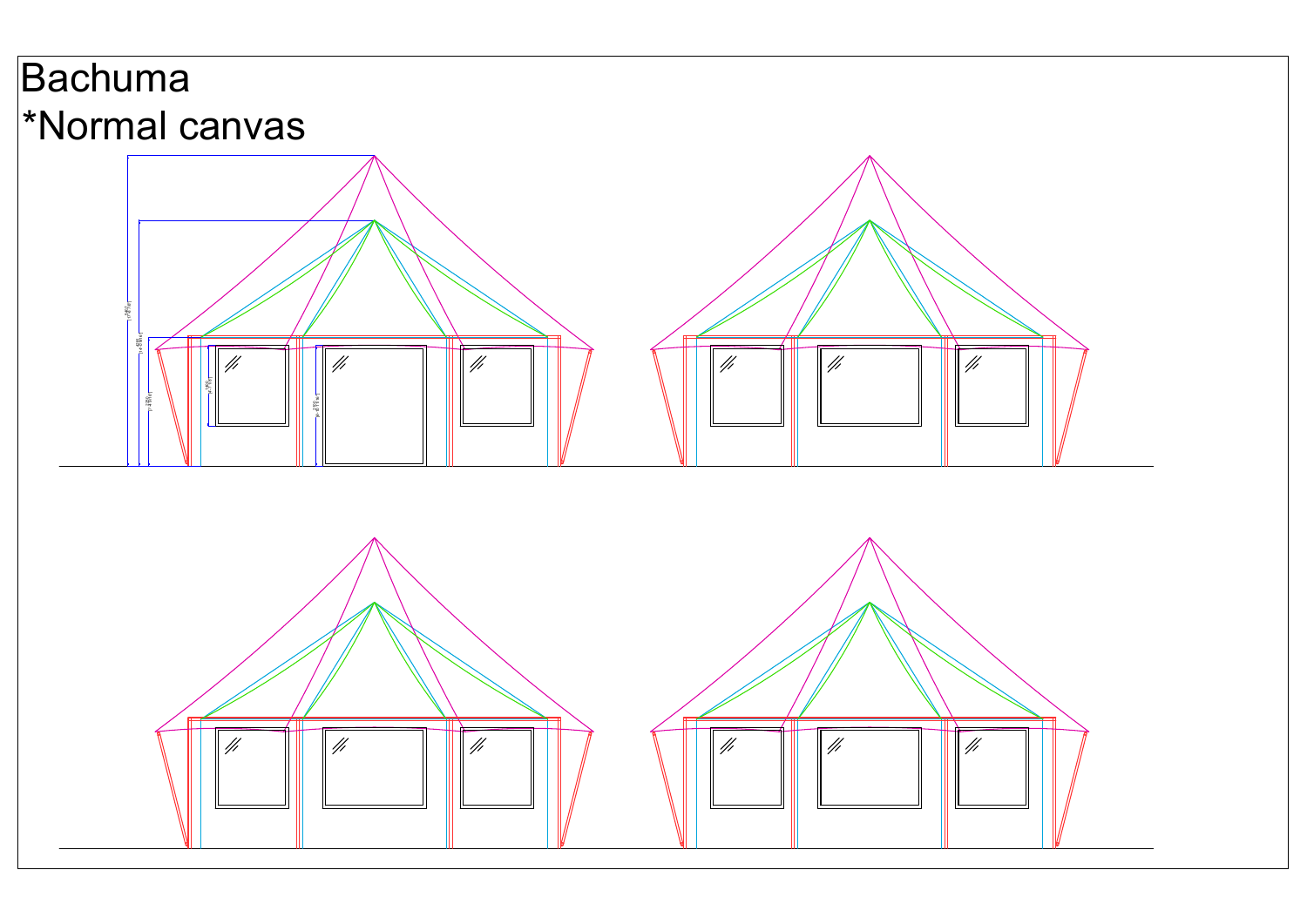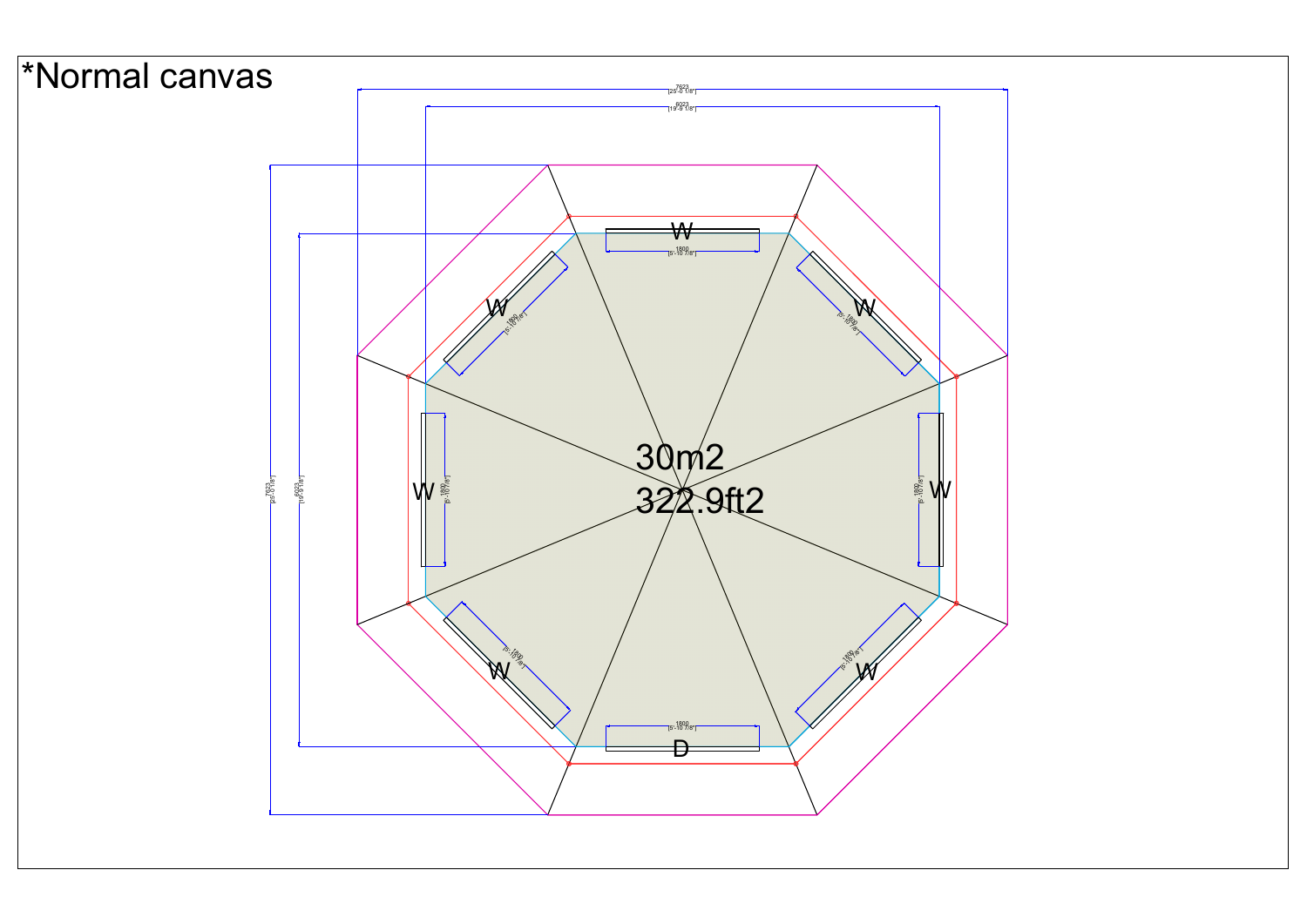



## Bachuma \*Insulated canvas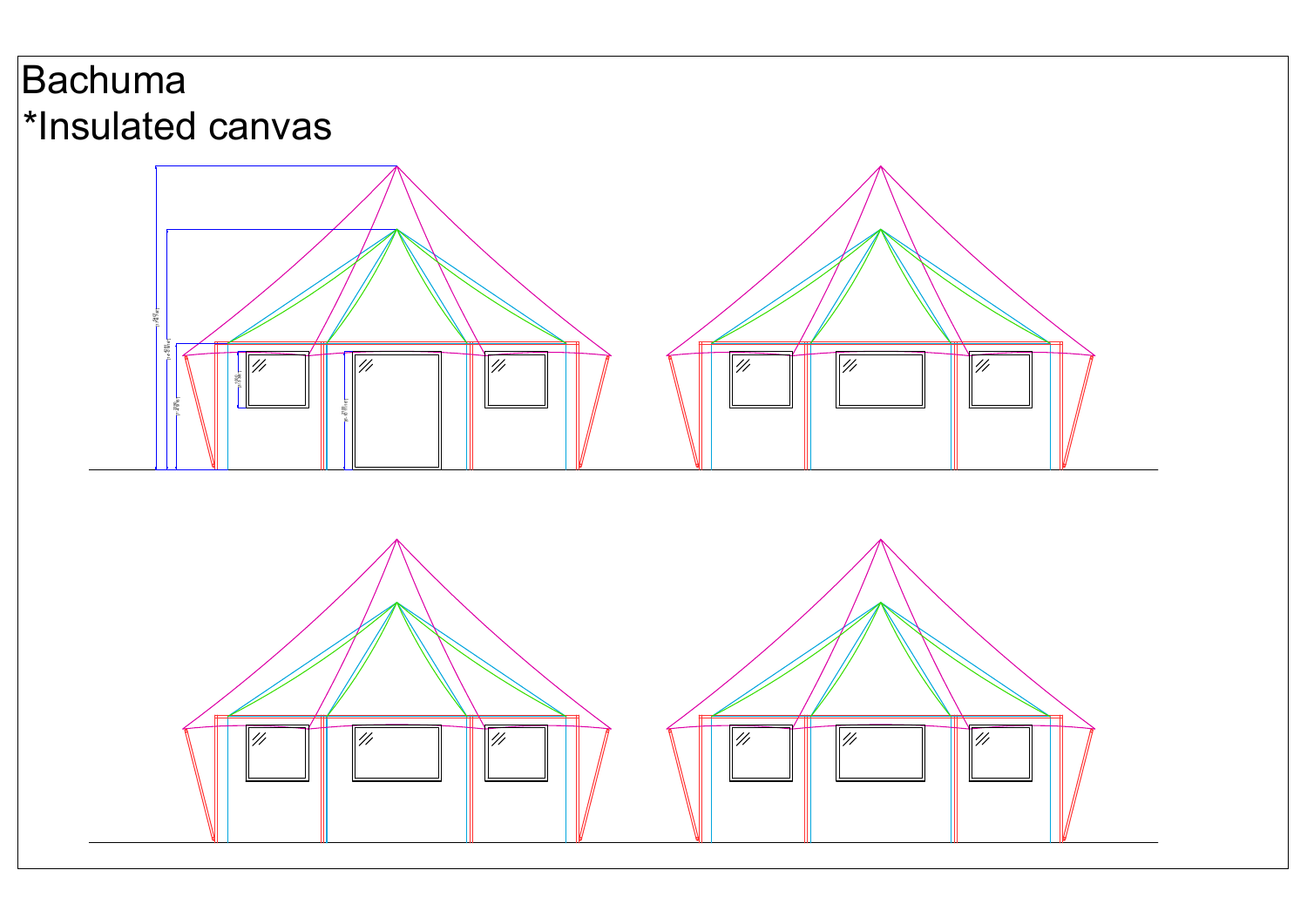

We are the contract of the contract of the contract of the contract of the contract of the contract of the contract of the contract of the contract of the contract of the contract of the contract of the contract of the con W<sub>/</sub>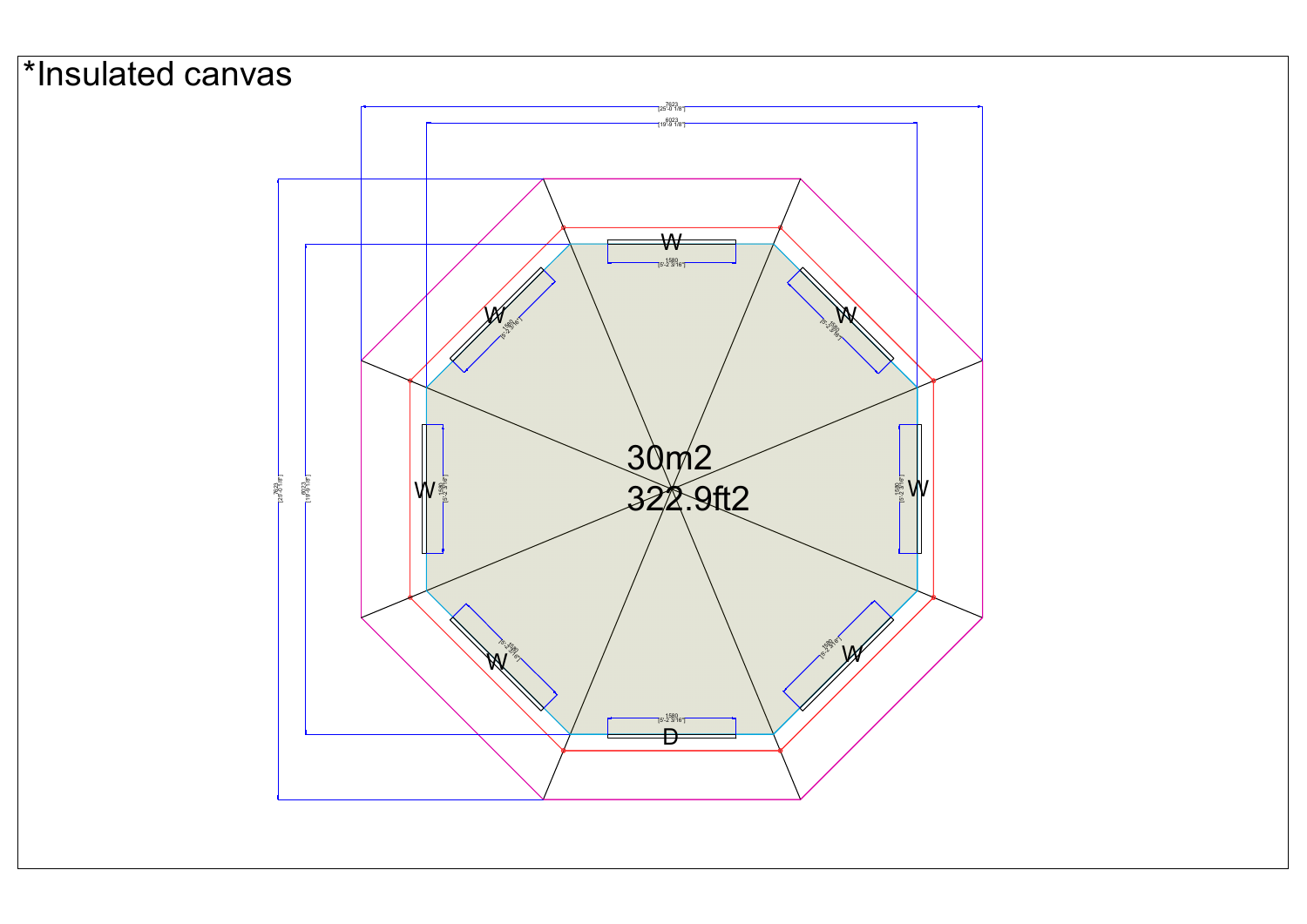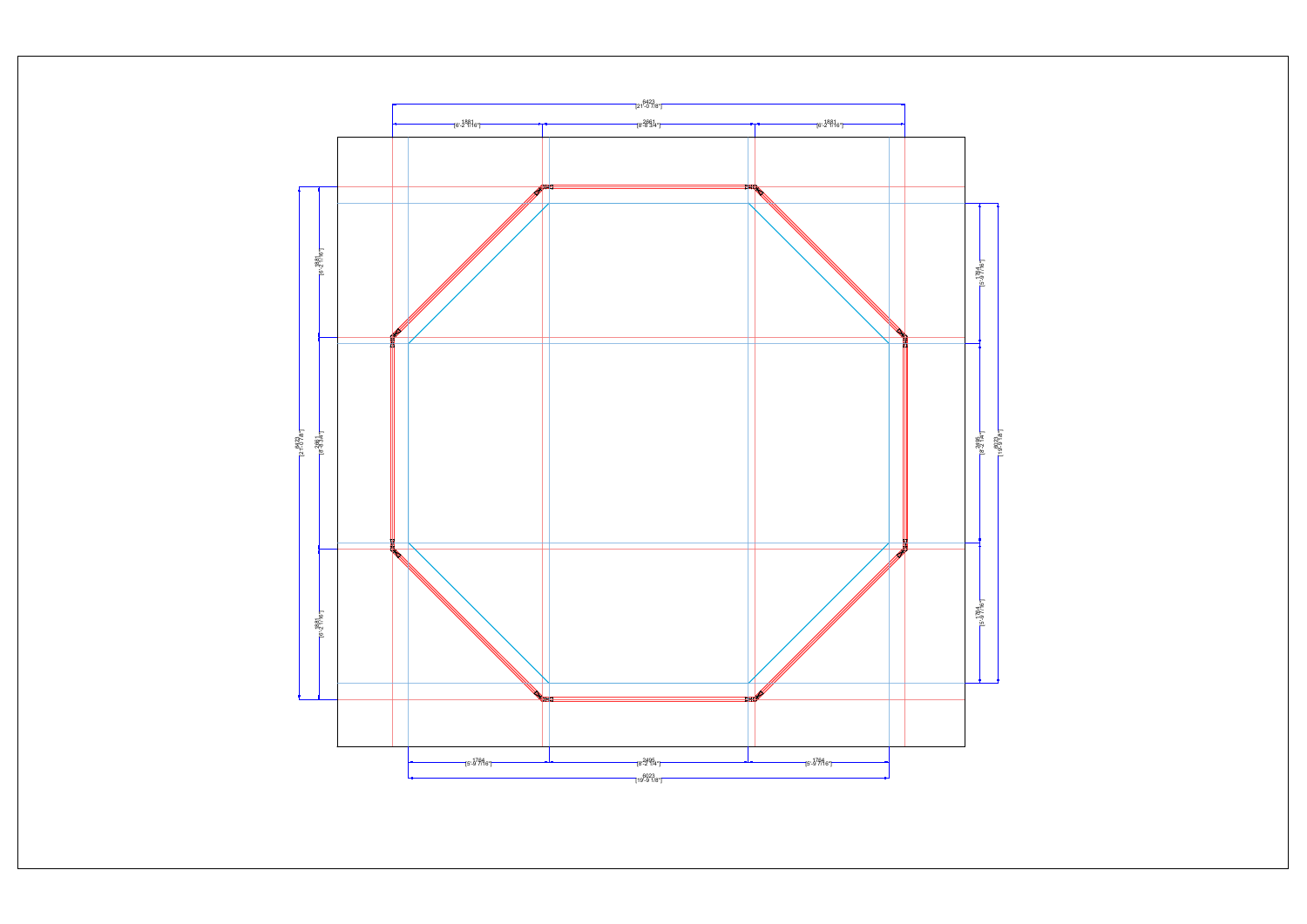